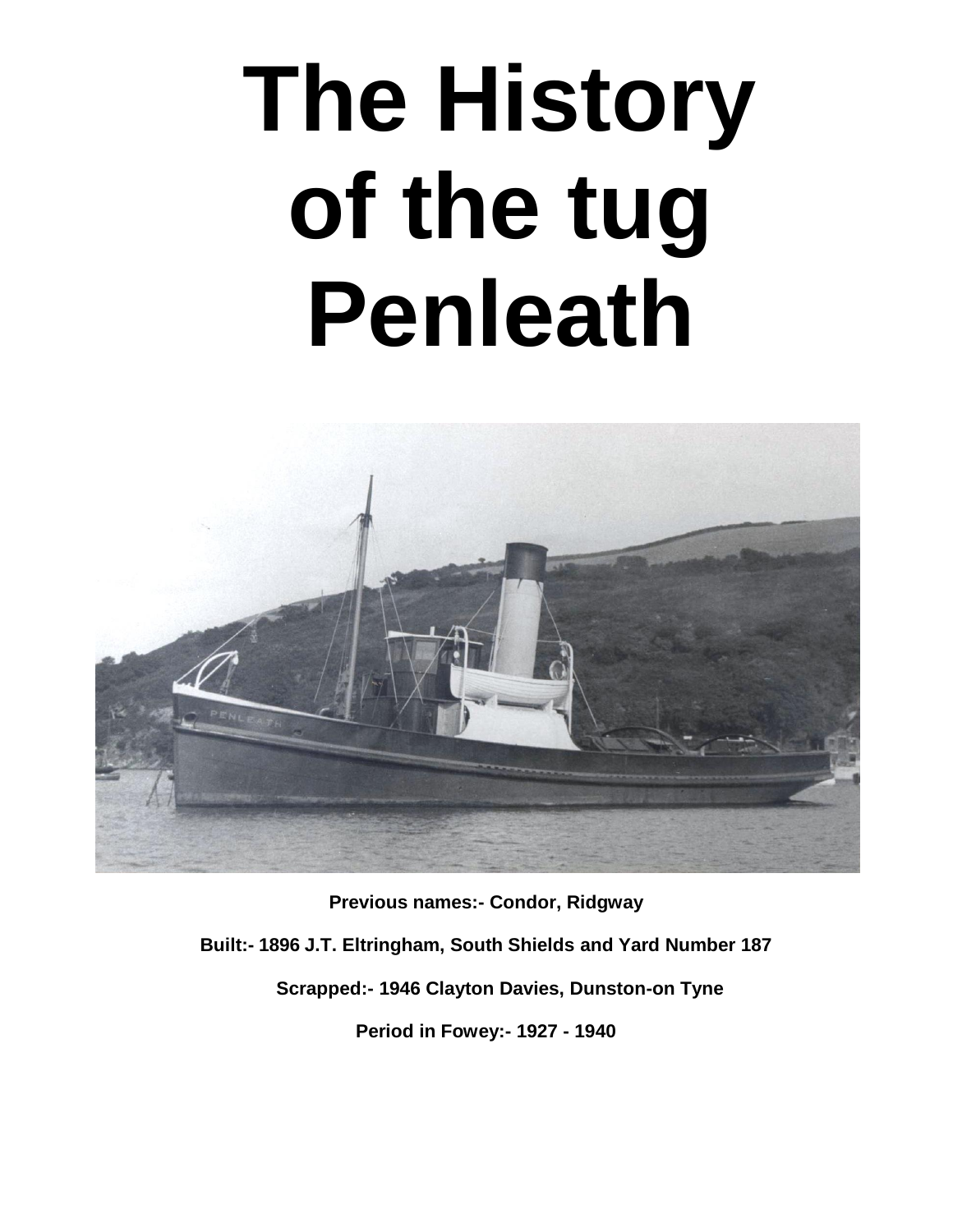| <b>Name of Vessel</b><br>in Fowey | <b>Penleath</b>                 |
|-----------------------------------|---------------------------------|
| <b>Previous Names</b>             | <b>Condor</b><br><b>Ridgway</b> |

**The first tug to carry the name "Penleath" was built and launched 25th August 1896 and delivered in October that year to Gamecock Steam Tug Co., London.She was named "Condor" and her official number was 105894. She had a GRT of 112. Her dimensions were 88' LOA 19' Beam10'4" draft. Buiders were J.T. Eltringham, South Shields and Yard Number 187. Her engines were built by Hemple and Co, South Shields, producing 750ihp 66nhp from a 2 cylinder compound 17.5"x36" 24" stroke steam engine**



**The Eltringham yard was at Stone Quay, High Holborn in South Shields, an area between Mill Dam and Middle Docks. The name of the quay was so called because it was made and used for shipping the limestone from the quarries at Cleadon and Fulwell. It was in the centre of the western salt-pans in the early 18th Century but by 1773 it seems to have been an empty site. Eltringham built nearly 160 tugs and a similar number of other vessels at the Stone Quay yard but the business was seriously cramped by the confines of the yard, so plans were made to move. In 1912 the firm was converted into a public company and land was purchased at Willington Quay. The new premises were formally opened in February of 1914. Wartime work included fast patrol boats and a minesweeper for the Admiralty and some small tramp ships. The company was reconstructed financially in 1919 but the yard closed during the severe recession of 1922.**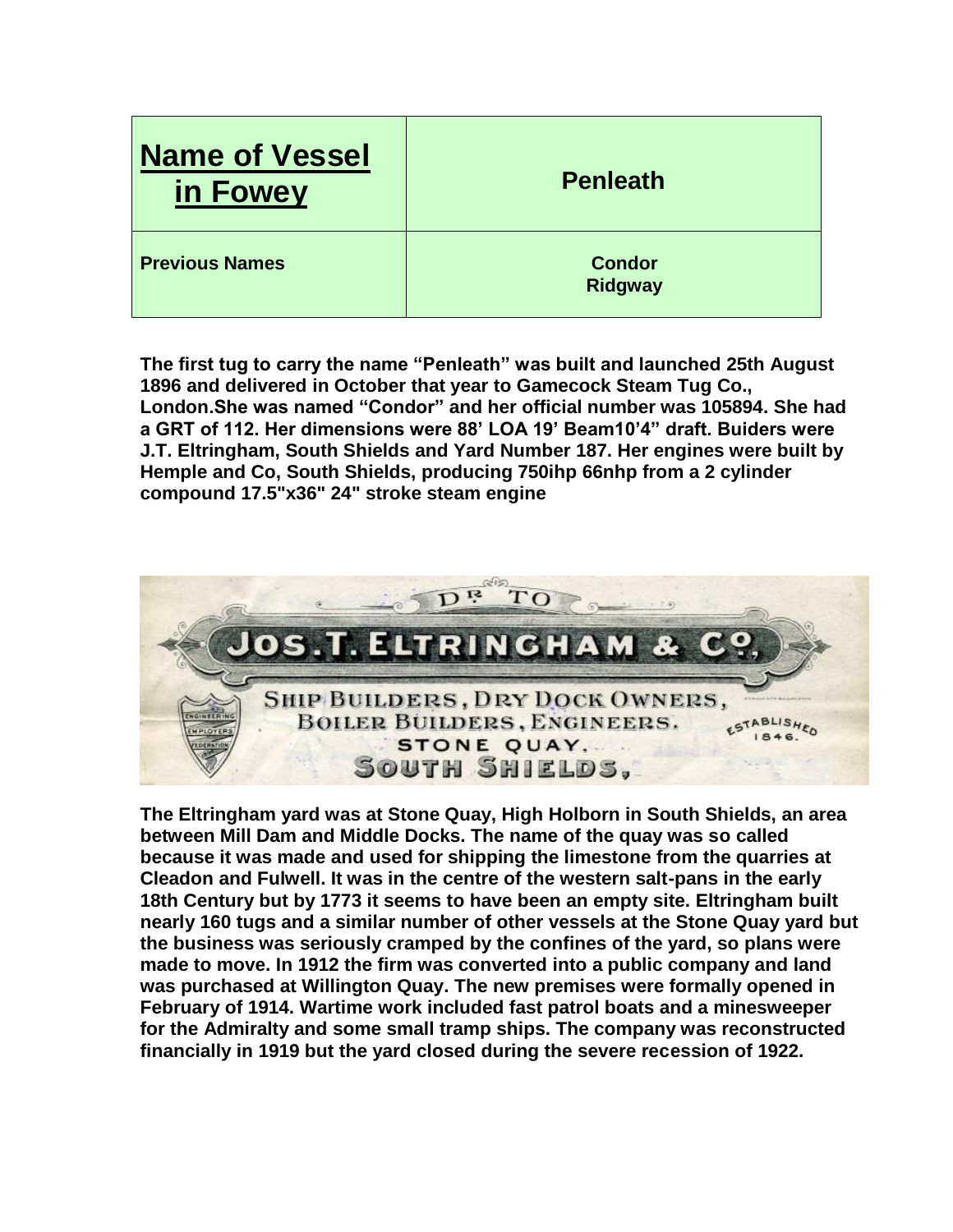**The Stone Quay and its surroundings were aquired by Middle Dock Engineering Company for the creation of their No 4 dry dock which at the time was the second largest dry dock on the North East coast above the Thames.**



**[http://www.tynetugs.co.uk/eltringham\\_7.html](http://www.tynetugs.co.uk/eltringham_7.html)**

**Gamecock Tugs Ltd (or Steam Towing Co.)was originally founded in 1880, by a consortium of around twelve London River Pilots. Vessels were registered to groups of individuals including Henry Rae, Richard Holland, George Doust, George J. Spicer, Daniel Barker, William Giles, and Arthur J. Couves, although all traded under the banner of the Gamecock Steam Towing Company. In 1928, The Ocean Towage & Salvage Company Ltd., a company with Turkish roots, acquired the Gamecock Steam Towing Company business. In 1950 they became part of the Ship Towage [London] Ltd combine."**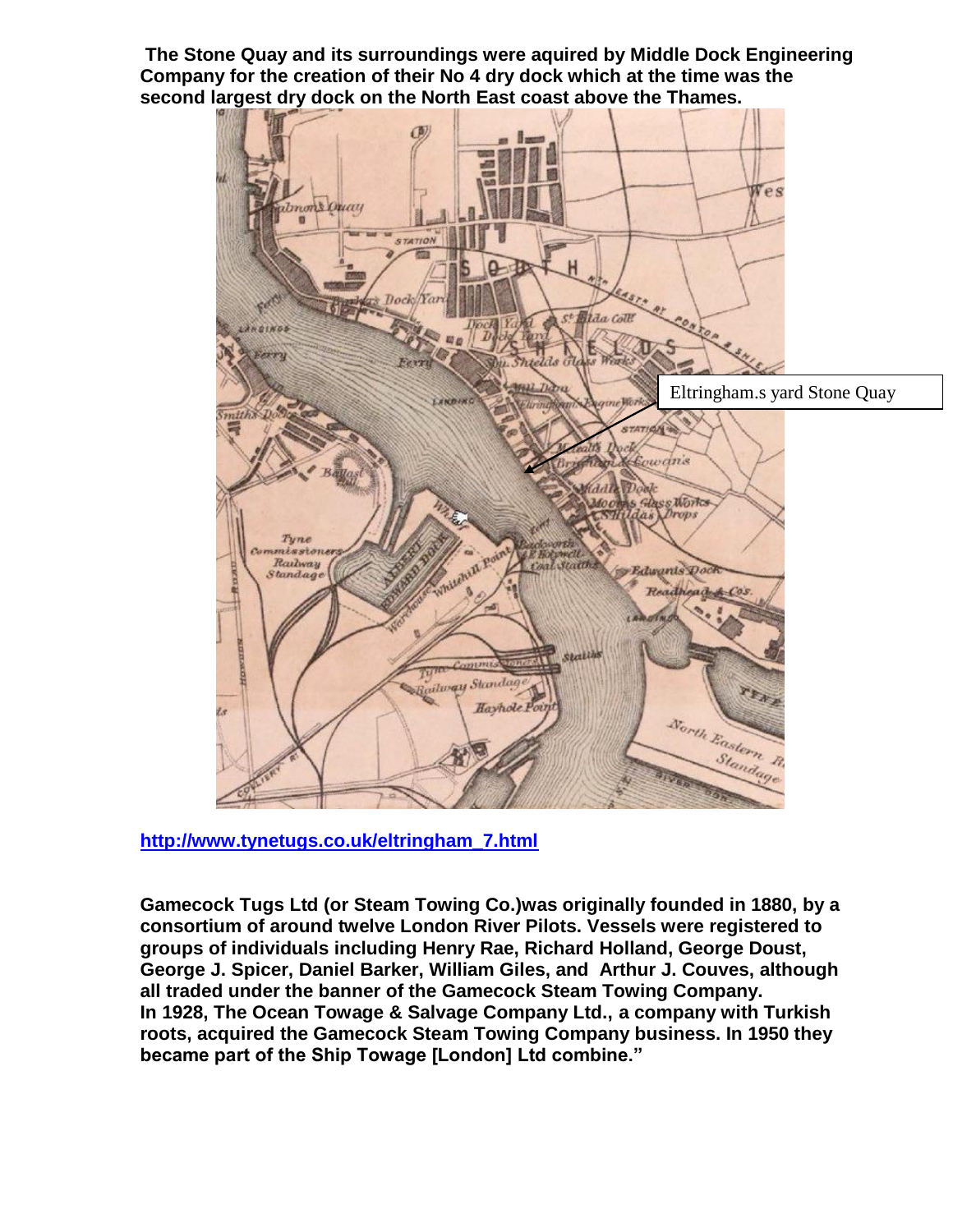



Gamecock House flag and funnel colours



**The tug 'Condor', seen here carrying a party during the Jubilee Boat Race of 1897.**

**In May 1899 she was sold to Herbert Collings, London and later the same year was sold to Azores Coaling Company, Azores. Owners Da Costa Herdeiros, Portugal.** 

**Early steam ships needed to stop off at 'coaling stations' to re-load coal, There was a coaling station in the Azores and many ships stopped there "Condor" was used to help berth them and the colliers bringing the coal to the station.**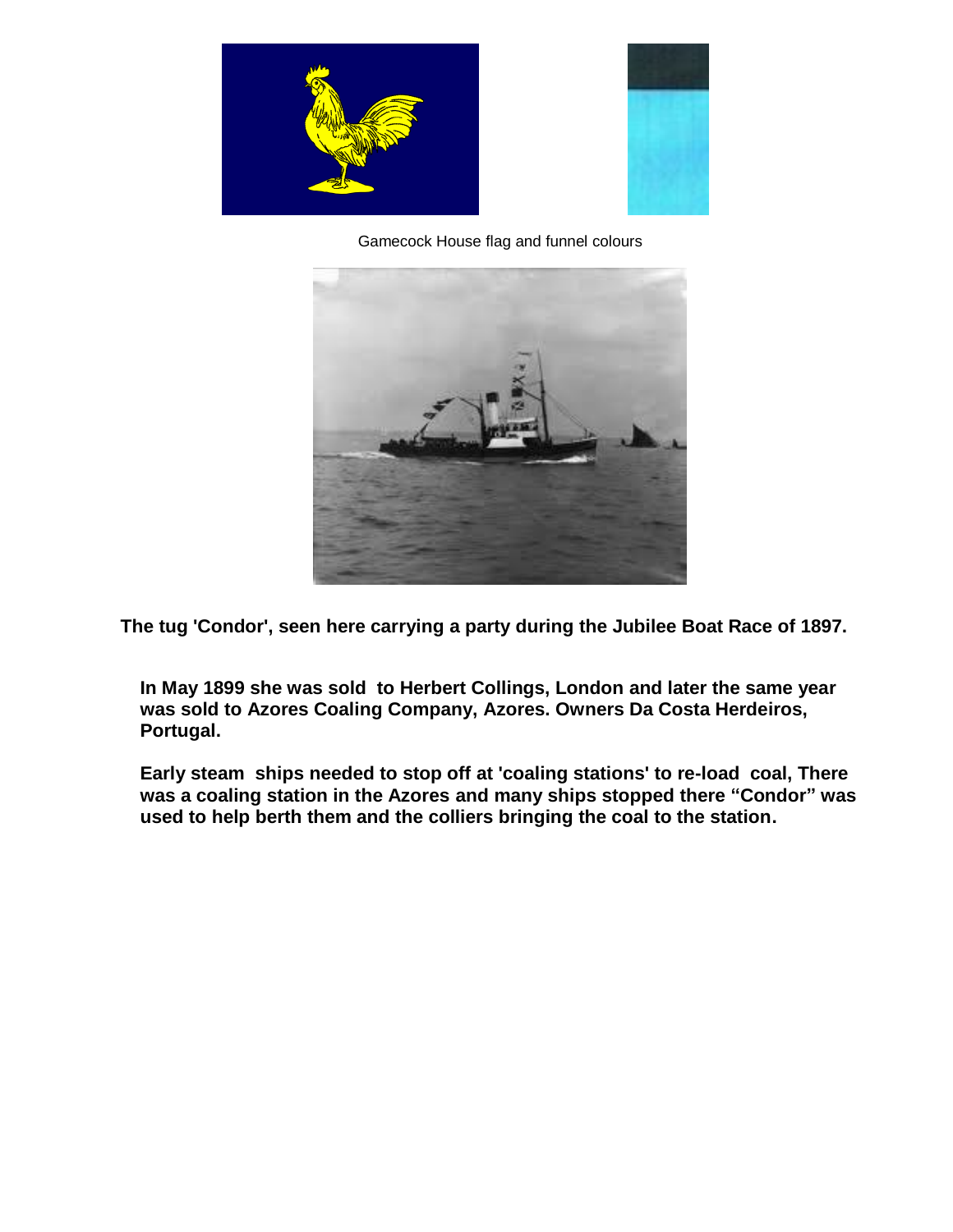

**As the "Condor" on station in the Azores**

**Briefly in 1915 "Condor" was sold to R. E. James Ltd., Southampton, renamed Ridgway.**

**On 8th January1915 she was Req for Admiralty service and returned to her owners on 11th October the same year** 

**In April the following year she was sold again this time to Tilbury Contracting and Dredging Co. Ltd., London. Three years later in December 1919 she was again sold this time to John Cooper Ltd.,Belfast.**

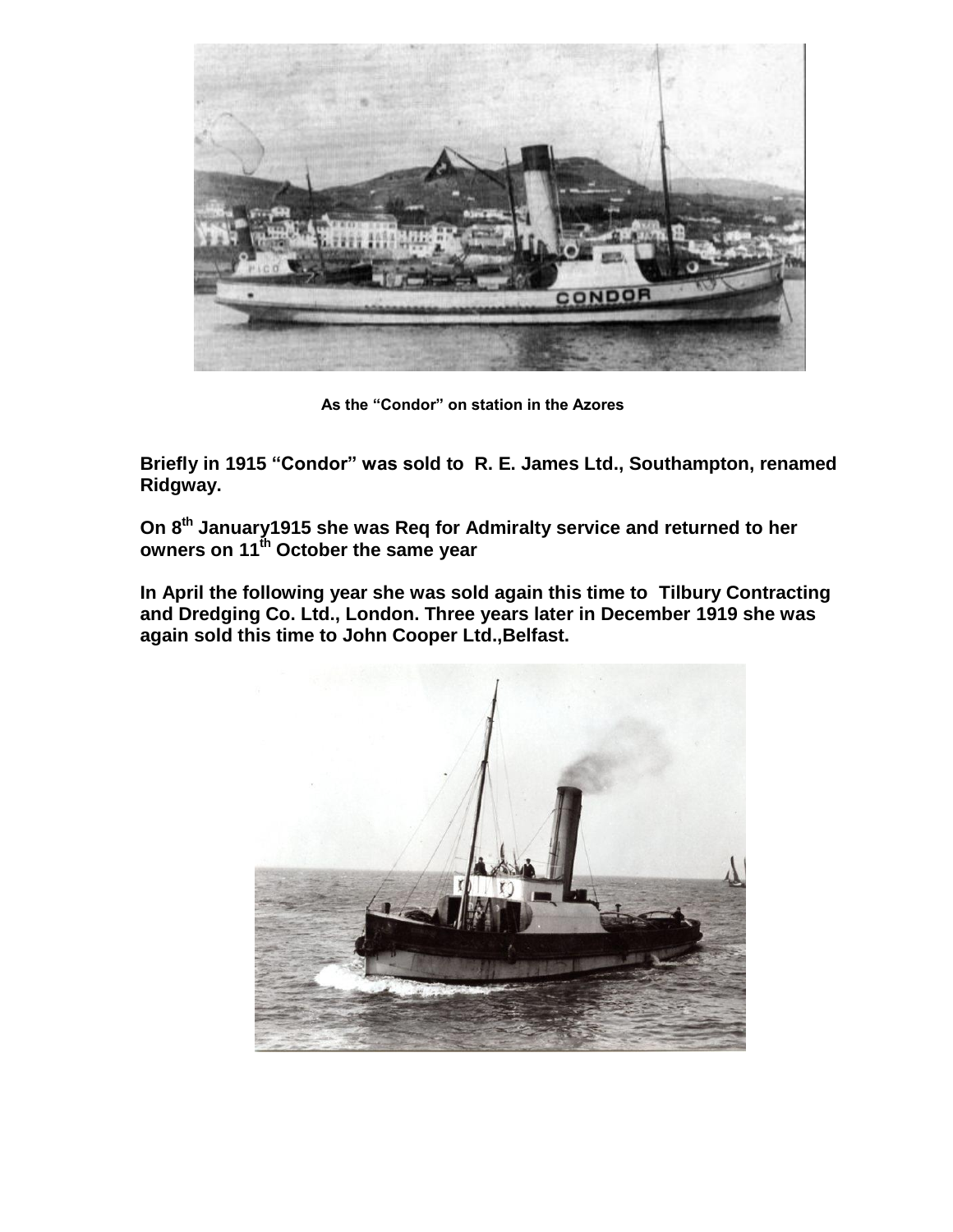**After eight years in December 1927 she was bought by Fowey Tug & Salvage Co. Ltd., Fowey.(Henry Paul) and renamed Penleath in 1928 and registered in the port.**

**She remained working in the port until October 1941 when she was sold to Radcliffe Towing & Salvage Co., Ilfracombe.**

**They finally sold her to Cargo Fleet Iron Co. Ltd., Middlesbrough. In March 1942** 



**In January 1946 she was scrapped at Dunston by Clayton and Davey Ltd**.

Many ships have ended their days at the jetty of Clayton and Davie Ltd., Dunston. This famous firm, (a founder member of the British Ship-breakers Association), was formed in 1926 by Mr. Herbert Clayton after returning from World War One. A little later Mr. William Alexander Davie joined him by buying into the company. Since 1926 many vessels, famous and infamous, including destroyers, German U-boats, frigates, passenger ships, tankers, submarines, dredgers, fishing boats, tug-boats and cross-channel steamers have fallen into the hands of the Clayton and Davie acetylene cutters. Acetylene torch cutters divided huge sections of steel and other metals. They were then lifted onto the waiting trucks by a crane carrying a lightweight electric lifting magnet, 45 inches in diameter, capable of handling 1,250lbs.of metal in a single lift. Some of this metal was exported to European countries. Some steam railway locomotives were also cut up for scrap in the 1960s. In the fifties when the yard was fully operational, between 75 and 100 men were employed

http://webwanderers.org/?listing=clayton-and-davie-ltd



## **Penleath on her lower harbour moorings**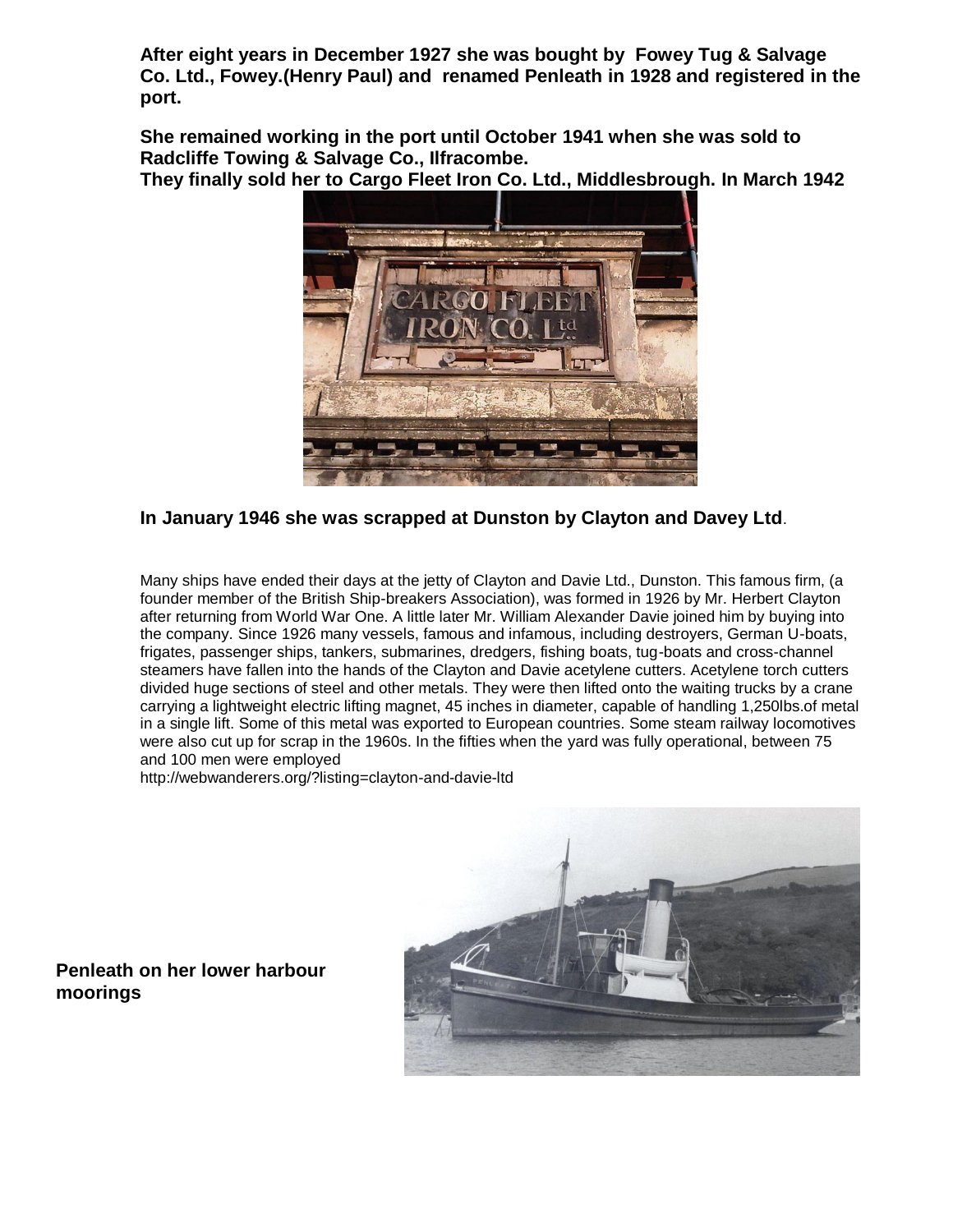| 122707           | Pelican                                                      |                      | Grimsby, 1905                                                                    | Selby<br>. 1905                                                 | S.                          | 114 0      |                           | 216      |                   | 11 2            |                           | 78               | 205                               | 60          | Princess Steam Fishing Co., Lim., Fish Dock Rd.,<br>Grimsby.<br>Herbert G. Tilmouth, clo Messrs. Beeley & Sleight,                           |  |
|------------------|--------------------------------------------------------------|----------------------|----------------------------------------------------------------------------------|-----------------------------------------------------------------|-----------------------------|------------|---------------------------|----------|-------------------|-----------------|---------------------------|------------------|-----------------------------------|-------------|----------------------------------------------------------------------------------------------------------------------------------------------|--|
| 79518<br>149024  | Pelican.<br>Pelton.                                          | <b>G.L.F.N</b>       | Melbourne, 1880<br>Hull, 1925                                                    | Melbourne<br>. 1880<br>. 1925<br>Beverley.                      | 1.<br>S.                    | 80<br>140  | 2<br>$\blacktriangleleft$ | 17<br>24 | 0<br>0            | 6<br>18         | 7<br>я                    | 37<br>141        | 70<br>358                         | 40<br>96    | Lim., same address.<br>Adelaide Steamship Co., Lim., Adelaide, S.A.<br>F. & T. Ross, Lim., Mytongate, Hull.                                  |  |
| 147687           | *Pelton Bank                                                 | <b>V.L.D.W</b>       | Sydney, N.S.W., 1934                                                             | 1934<br>Wallsend-on-                                            | S.                          | 235        | $\mathbf{1}$              | 36       | 1                 | 15              | - 3                       | 794              | 1375                              | 120         | Percy Ross, same address.<br>Mc Ilwraith, McEacharn, Lim., Melbourne.                                                                        |  |
| 103434<br>137213 | Pembroke<br>Pencarrow                                        | G.F.Q.J              | Ottawa, Ont., 1895<br><b>Falmouth, 1921</b>                                      | Tyne<br>1895<br>Pembroke, Ont.<br>1921<br>West Hartlepool.      | S.<br>S.                    | 104<br>890 | Б<br>0                    | 28<br>53 | 2<br>$\mathbf{0}$ | 6<br>26         | 6<br>8                    | 122<br>2955      | 194<br>4841                       | 30Pa<br>402 | <b>ALPHABETICAL</b><br>Upper Ottawa Improvemen Co. Ottawa.<br>Chellew Navigation Co., Lim., Bevis Marks House, Bevis Marks, London, E.C.3.   |  |
| 146881           | Pendeen                                                      | G.J.T.N              | <b>Falmouth, 1928</b>                                                            | W. Hartlepool . 1923                                            | S.                          | 875        | o                         | 51 2     |                   | 24 7            |                           | 2508             | 4174                              | 386         | Frederick C. Perman, same address.<br>Chellew Navigation Co., Lim., Bevis Marks House,<br>Bevis Marks, London, E.C.3.                        |  |
| 87063            | † Pendennick                                                 | M.C.P.B              | <b>Fowey, 1930</b>                                                               | Millwall, London. 1883                                          | L                           | 85         | $\bf{0}$                  | 19       | $\Omega$          |                 | 6                         | $\boldsymbol{2}$ | 88                                | 60          | Frederick C. Perman, same address.<br>Fowey Tug & Salvage Co., Lim., 6, Fore St., Fowey.<br>Samuel A. Buley, same address.                   |  |
| 151046           | !!Penetang                                                   | C.Y.M.D              | Montreal, 1935.                                                                  | Collingwood, Ont. 1925                                          | S.                          | 252        | $\Omega$                  | 48       | п                 | 16              | я                         | 988              | 1824                              | 95          | Canada Steamship Lines, Lim., 9, Victoria Sq.,<br>Montreal. MINISTRY                                                                         |  |
| 133349           | Pengreep Nov<br>EMPIRE FAL                                   | G.Q.P.T              | Falmouth, 1914                                                                   | Hartlepool<br>. 1914                                            | S.                          | 390        | $\mathbf 0$               | 52       | $\mathbf 0$       | 26              | 9                         | 3007             | 4806                              | 402         | LISIT<br>Chellew Navigation Co., Lim., Bevis Marks House,<br>Bevis Marks, London, E.C.3.<br>Frederick C. Perman, same address.               |  |
| 123084           | Penguin                                                      | $\ddot{\phantom{0}}$ | Hong Kong, 1907                                                                  | . 1900<br><b>Hong Kong</b>                                      | w.                          | 62         | 0                         | 14       | Б                 | 7               | 0                         | 27               | 51                                | 16          | Hong Kong & Kowloon Wharf & Godown Co., Lim.,<br>ទី<br>2, Centre St. Victoria, Hong Kong.                                                    |  |
| 95974            | Penguin                                                      |                      | Melbourne, 1890                                                                  | Yarra Bank<br>. 1890                                            | w.                          | 56         | $\Omega$                  | 12       | 0                 | 6               | $\bf{0}$                  | $\mathbf{Q}$     | 27                                | 20          | Geelong Harbour Trust Commissioners, Geelong,<br>Victoria.                                                                                   |  |
| 146388           | Penhale                                                      | C.C.M.B              | <b>Falmouth, 1924</b>                                                            | Sunderland<br>. 1924                                            | S.                          | 365        | $\mathbf 0$               | 51       | -5                | 23. 8           |                           | 2451             | 4071                              | 817         | <b>BRITISH</b><br>Chellew Navigation Co., Lim., Bevis Marks House,<br>Bevis Marks, London, E.C.3.<br>Frederick C. Perman, same address.      |  |
| 105894           | 8Penleath                                                    | $\cdot$ .            | <b>Fowey, 1927</b>                                                               | <b>South Shields</b><br>. 1896                                  | S.                          | 88         | $\mathbf 0$               | 19       | 1                 | 10 <sub>4</sub> |                           | 1                | 112                               | 66          | Fowey Tug & Salvage Co., Lim., 6, Fore St., Fowey.<br>Samuel A. Buley, Headlands, Polruan, Cornwall.                                         |  |
| 122688           | Penn                                                         |                      | Grimsby, 1905                                                                    | Beverley .<br>. 1905                                            | S.                          | 108        |                           | 21       | 1                 | 11 2            |                           | 69               | 179                               | 55          | Arthur Grant & Son., Lim., Fish Docks, Grimsby,<br>Arthur Grant, same address.                                                               |  |
| 125330<br>124099 | Pennan.<br>Pennar.                                           | <br>                 | Fraserburgh, 1910<br>Liverpool, 1907                                             | Fraserburgh<br>. 1910<br>Northwich<br>. 1907                    | w.<br>S.                    | 80<br>94   | 7                         | 18<br>20 | 6                 | я<br>6          | л<br>6                    | 26<br>70         | 64<br>132                         | 23<br>18    | REGISTERED<br>George Walker, 119, Shore St., Fraserburgh.<br>Coast Lines, Lim., London House, 8, New London St.,<br>London, E.C.3.           |  |
| 148274           | **Pennington                                                 | G.D.Z.R              | London, 1927                                                                     | Thornaby-on-<br>1994                                            | S.                          | 400        | $\Omega$                  | 53       | $\mathbf 0$       | 33              | $\mathbf{7}$              | 3774             | 6098                              | 425         | Sir Alfred H. Read, same address.<br>Court Line, Lim., 1, Leadenhall St., London, B.C.3.                                                     |  |
| 133334           | Court.<br>Penolver                                           | G.Q.P.R              | <b>Falmouth, 1913</b>                                                            | Tees.<br>West Hartlepool 1912                                   | S.                          | 350        | $\mathbf{0}$              | 50       | $\mathbf{0}$      | 23              | -6                        | 2338             | 3721                              | 336         | Frank W. Saunders, same address.<br>Chellew Navigation Co., Lim., Bevis Marks House,<br>Bevis Marks, London, E.C.3.                          |  |
| 118125           | <b>ttPenrhos</b>                                             | $\cdot$ $\cdot$      | Liverpool, 1904                                                                  | Northwich<br>. 1904                                             | š.                          | 101        | 0                         | 21       | R                 | 10              |                           | 87               | 187                               | 80          | Frederick C. Perman, same address.<br>Straits Steamship Co., Lim., 5, Chapel St., Liverpool, 3.                                              |  |
| 110553           | :1Penrhvn                                                    |                      | Liverpool, 1909                                                                  | <b>Birkenhead</b><br>. 1894                                     | I.&S.                       | 86         | O                         | 21       |                   | 8               | 9                         | 88               | 143                               | 24          | Lionel D. Mack, same address.<br><b>STEAM</b><br>Liverpool Lighterage Co., Lim. 26, Drury Buildings,<br>31. Water St., Liverpool.            |  |
| 160949           | Penrose                                                      | <b>G.S.N.P</b>       | <b>Falmouth, 1928</b>                                                            | . 1928<br>Newcastle                                             | s.                          | 400        |                           | 53       | $\mathbf 0$       | 25              | 8                         | 2630             | 4393                              | 413         | Lovel D. Mack, same address.<br>Chellew Navigation Co., Lim., Bevis Marks House,<br>Bevis Marks, London, E.C.3.                              |  |
| 145708           | <b>§§Penshurst</b>                                           | M.K.Z.F              | London, 1937                                                                     | Aberdeen<br>. 1921                                              | S.                          | 234        | 4                         | 35       | 6                 | 16 6            |                           | 880              | 1454                              | 86          | Frederick C. Perman, same address.<br>Lime Street.<br>Power Steamship Co., Lim., 47,<br>London, E.C.3.                                       |  |
| 149598           | Penstone                                                     | M.P.Y.M              | Liverpool, 1926                                                                  | Ellesmere Port.<br>1926<br>Birkenhead.                          | S.                          | 120        | $\mathbf{0}$              | 22       | -1                | 9               | - 0                       | 100              | 267                               | 41          | <b>VESSELS</b><br>Arthur James Power, same address.<br>Zillah Shipping & Carrying Co., Lim., 7, Chapel St.,<br>Liverpool.                    |  |
| 134461<br>163955 | <b>IPentland</b><br>Pentland Firth                           | G.Y.B.D              | Halifax, N.S., 1915<br>Hull, 1934                                                | Allendale, N.S. . 1915<br>Beverley.<br>. 1934                   | w.<br>S.                    | 75<br>164  | $\mathbf{0}$<br>4         | 21<br>27 | 8<br>з            | 7<br>14         | х<br>$\ddot{\phantom{0}}$ | 58<br>189        | 85<br>485                         | 18<br>154   | Iosebh Ashlon, same address.<br>John Paterson, 11. James St., Dartmouth, N.S.<br>Firth Steam Trawling Co., Lim., St. Andrew's Dock,<br>Hull. |  |
| 92861            | ***Penton                                                    | <b>M.L.C.Y</b>       | Newcastle, 1887.                                                                 | <b>Bill Quay.</b><br>. 1887                                     | S.                          | 100        | $\mathbf o$               | 20       | -1                | 8 1             |                           | 78               | 147                               | 45          | Donald Hall, same address.<br>Ernest A. Fagg, "Amphora," Marwood Rd., Sand-<br>wich. Kent.                                                   |  |
|                  | * Formerly the " Dewstone ".<br>** Formerly the " Rochdale." |                      | <sup>†</sup> Formerly the " Game Cock."<br><sup>11</sup> Formerly the "Stanley." | Formerly the " Walter B. Reynolds."<br>11 Formerly a tow-barge. | *** Formerly the " Sodium." |            |                           |          |                   |                 |                           |                  | if Formerly the "Maud Llewellyn." |             | 297<br>Pormerly the "Sandringham."<br>{ Formerly the " Ridgway " and " Condor."<br>Ill Formerly the " Edith C. Walker " and " Edith H."      |  |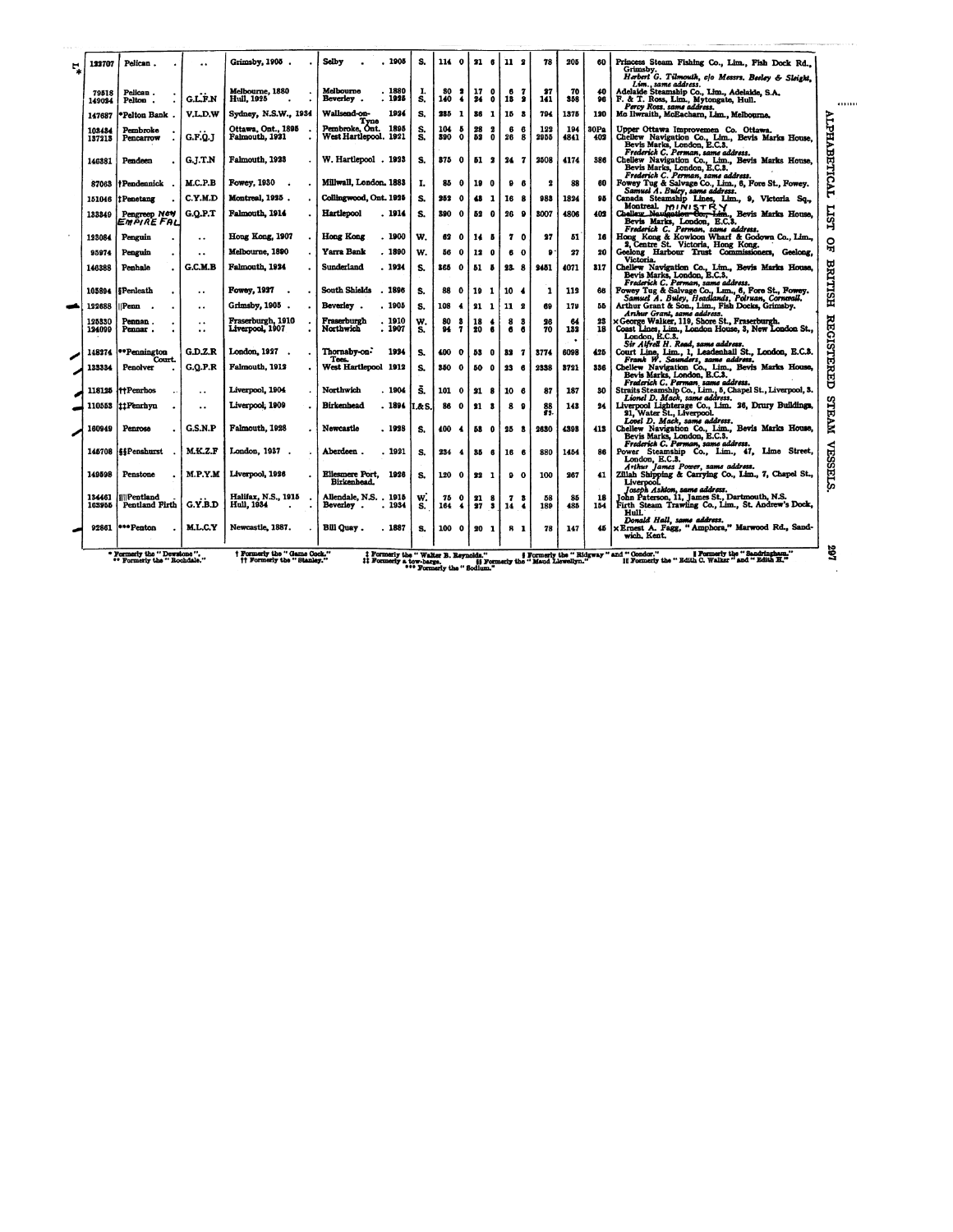| <b>Name of Vessel</b><br>in Fowey               |                                    |  | <b>Penleath</b>                 |                                                          |                                                                                                                                                                                                    |                                                     |              |     |  |  |  |  |
|-------------------------------------------------|------------------------------------|--|---------------------------------|----------------------------------------------------------|----------------------------------------------------------------------------------------------------------------------------------------------------------------------------------------------------|-----------------------------------------------------|--------------|-----|--|--|--|--|
| <b>Previous Names</b>                           |                                    |  | <b>Condor</b><br><b>Ridgway</b> |                                                          |                                                                                                                                                                                                    |                                                     |              |     |  |  |  |  |
| <b>Year Built</b>                               | <b>Oct 1896</b><br><b>Official</b> |  |                                 | <b>Number</b><br><b>Call sign</b>                        | 105894                                                                                                                                                                                             |                                                     | G.R.T.       | 112 |  |  |  |  |
| <b>Builders</b>                                 |                                    |  |                                 |                                                          |                                                                                                                                                                                                    | J.T. Eltringham, South Shields.YN187                |              |     |  |  |  |  |
|                                                 |                                    |  |                                 | Length                                                   | <b>Beam</b>                                                                                                                                                                                        |                                                     | <b>Draft</b> |     |  |  |  |  |
| <b>Dimensions</b>                               |                                    |  |                                 | 88'                                                      |                                                                                                                                                                                                    | 19'                                                 | 10'4"        |     |  |  |  |  |
| <b>Engines</b>                                  | engine                             |  |                                 | 750ihp 66nhp 2cyl compound<br>17.5"x36" 24" stroke steam | <b>Hemple and Co, South Shields,</b>                                                                                                                                                               | <b>Bollard pull</b>                                 |              |     |  |  |  |  |
| <b>Owners Built for</b>                         |                                    |  |                                 | <b>Gamecock Steam Tug Co., London,</b>                   |                                                                                                                                                                                                    |                                                     |              |     |  |  |  |  |
| <b>History Before Coming to</b><br><b>Fowey</b> |                                    |  |                                 | Year<br>1899<br>1915<br>8-01-15 11-10-15<br>1916<br>1919 | Da Costa Herdeiros,<br><b>Portugal</b><br>R.E. James Ltd,<br><b>Southampton</b><br><b>Admiralty Service</b><br><b>Tilbury Contracting and</b><br><b>Dredging Co</b><br><b>John Cooper, Belfast</b> |                                                     |              |     |  |  |  |  |
| <b>Owners in Fowey</b>                          |                                    |  |                                 |                                                          | 1927                                                                                                                                                                                               | <b>Fowey towage and</b><br>salvage co (Henry Paull) |              |     |  |  |  |  |
| <b>History on Leaving Fowey</b>                 |                                    |  |                                 | 1940<br>1941<br>1946                                     | <b>Radcliffe Towing and</b><br><b>Salvage Co, Ilfracombe</b><br><b>Cargo Fleet Iron Co Ltd,</b><br><b>Middlesborough</b><br><b>Scrapped, Clayton</b><br><b>Davies, Dunston-on Tyne</b>             |                                                     |              |     |  |  |  |  |